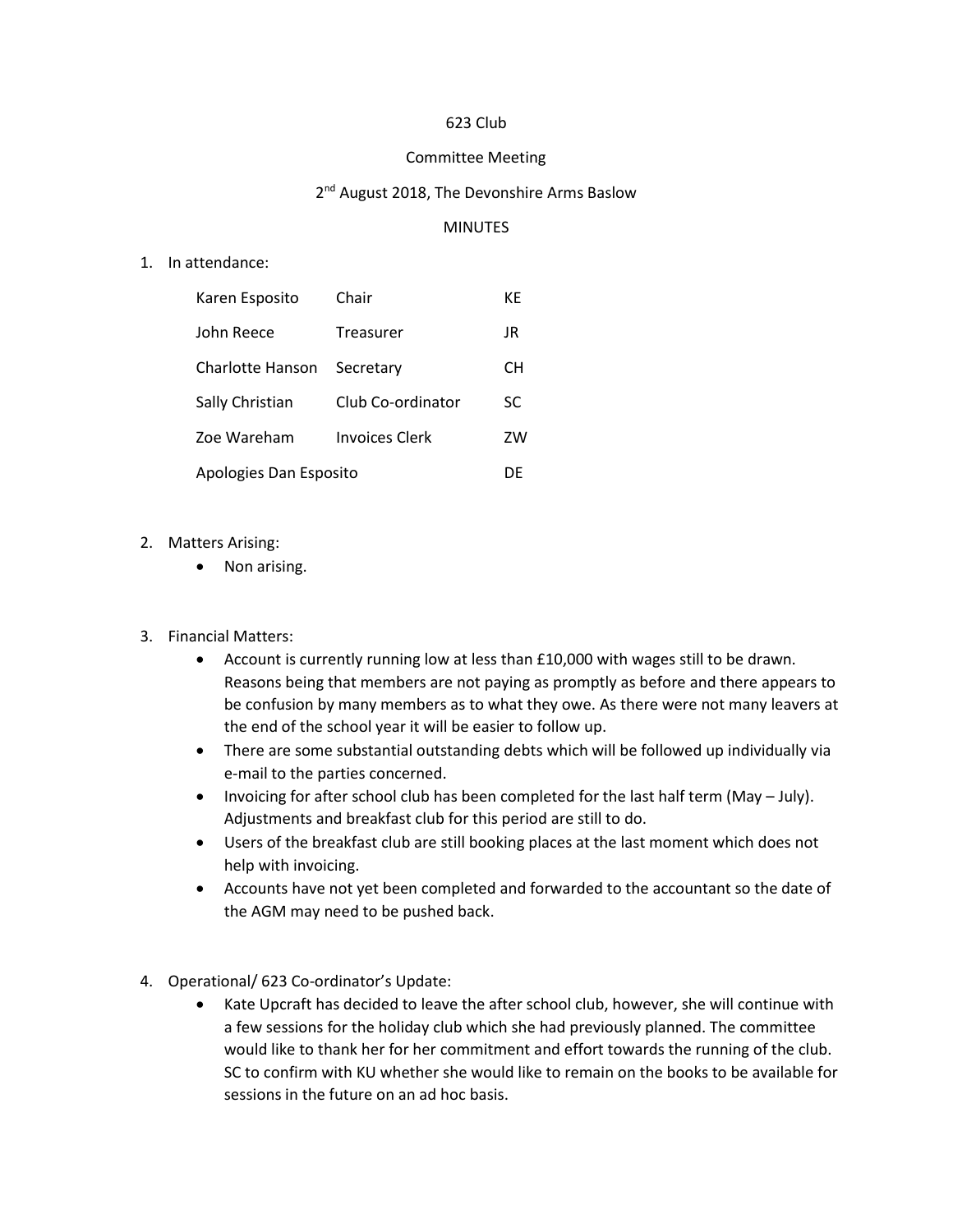- Club is running ok with current staffing levels as only a few new starters in September and Jasmine will continue to be available as she has delayed her studies.
- Kate Upcraft has lead the children in completing the RSPB gold award, well done to all those involved in this achievement.
- Breakfast club is to continue running in September and current staffing levels are sufficient. The club is run in a slightly more structured format than the after school club so that children are ready to start the school day.
- . There are still no transport fees required due to Angie and Selina having large cars.
- 5. Curbar Liason
	- No meeting scheduled with Mr Beahan currently. KE to follow up at the beginning of the new school term.
	- School need to be informed of the wall crack found in the kitchen and landing of Old School House.
- 6. GDPR Implications and Actions Required
	- For invoicing ZW is currently using a password protected Notepad file containing the child's name and the parents address.
	- Committee decided that a new laptop is required for club as currently it needs to be used by both ZW and SC at the same time which can lead to a delay in invoicing. New laptop is to be used by ZW, SC can continue to use the old one in club for research and printing materials required by the children. DE to liase with SC and Selina to determine requirements for the new laptop. Committee agreed a budget of £400 - £500.
- 7. Marketing
	- CH to continue to update the website with upcoming dates, policies and other information as required.
- 8. Onward Planning
	- Succession Planning : As per the previous minutes JR and KE have put in notice to leave their respective roles of Treasurer and Chair. CH is happy to continue as Secretary for the next 12 to 18 months. No volunteers have yet come forward.
	- JR to e-mail individuals to indicate that the treasurer and chair are due to retire and replacements are required for club to continue to run.
- 9. Any Other Business.
	- Further to the discussion at the previous meeting Selina is to be formally offered the position of Deputy Manager. A new pay band will need to be created to accommodate